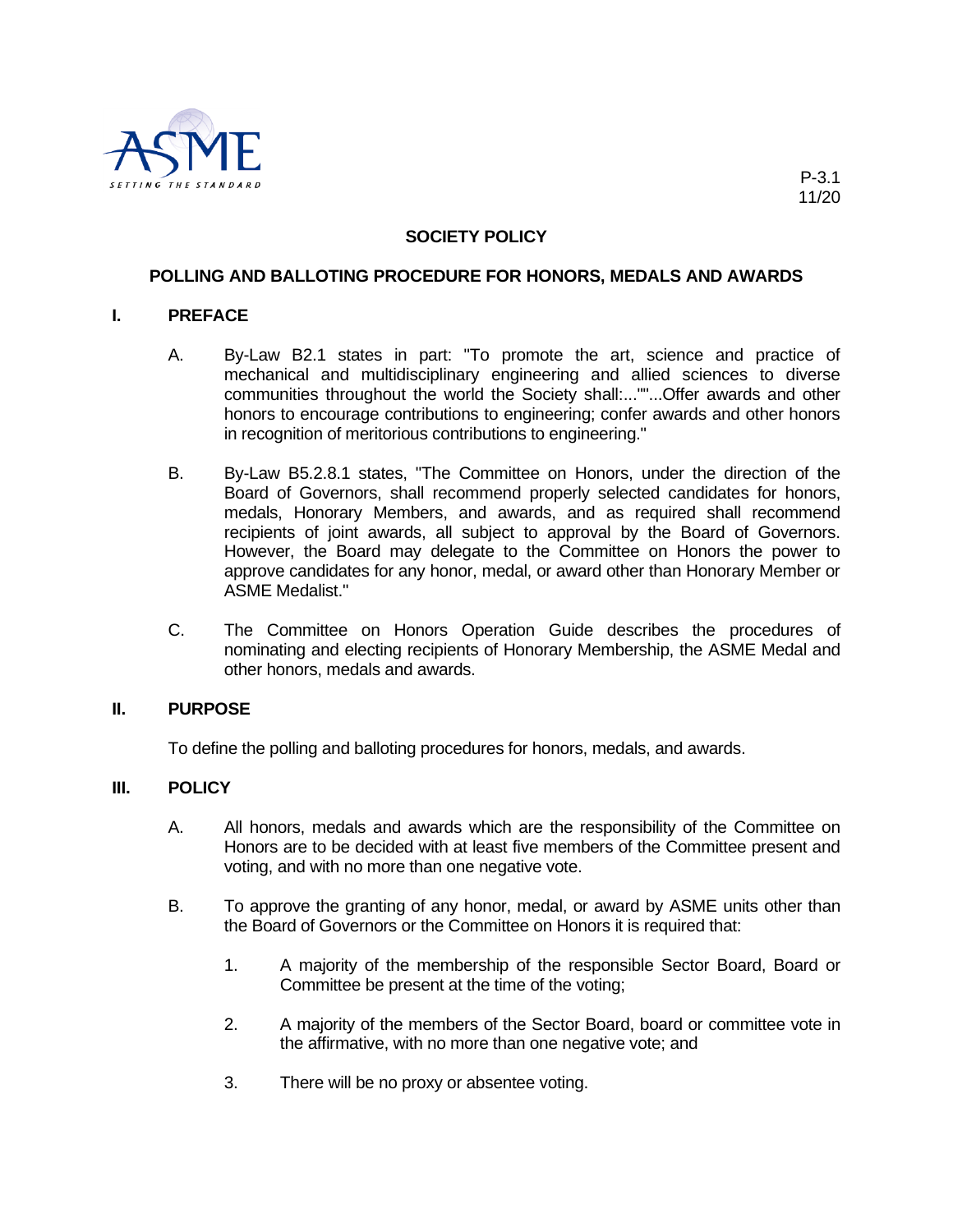## **IV. PROCEDURE**

- A. Election or Recommendation by the Committee on Honors/General Awards **Committee** 
	- l. Subject to the policies and procedures set forth in this Society Policy, the Board of Governors and each Committee shall adopt its own rules for the consideration of nominees for honors and awards.
	- 2. The General Awards Committee shall make recommendations to the Committee on Honors for the following medals and awards:

[Barnett-Uzgiris Product Safety](http://www.asme.org/Governance/Honors/SocietyAwards/BarnettUzgiris_Product_Safety.cfm) Design Award Bergles-Rohsenow Young Investigator Award in Heat Transfer Blackall Machine Tool and Gage Award Edwin F. Church Medal William T. Ennor Manufacturing Technology Award Fluids Engineering Award Gas Turbine Award Heat Transfer Memorial Award Henry Hess Early Career Publication Award Patrick J. Higgins Award Holley Medal Internal Combustion Engine Award Bernard F. Langer Nuclear Codes & Standards Award Charles T. Main Student Leadership Awards McDonald Mentoring Award Melville Medal Robert M. Nerem Medal Burt L. Newkirk Award Edward F. Obert Award Old Guard Early Career Award Old Guard Prizes Prime Movers Committee Award R. Tom Sawyer Award Outstanding Student Section Advisor Award Lakshmi Singh Early Career Leadership Award Ben C. Sparks Medal Safety Codes and Standards Medal Ruth and Joel Spira Outstanding Design Educator Award Worcester Reed Warner Medal Arthur L. Williston Medal S.Y. Zamrik Pressure Vessels and Piping Medal

The Committee on Honors, on behalf of the Board of Governors, shall elect the recipients of the above medals and awards.

3. The Committee on Honors, on behalf of the Board of Governors, shall choose the recipients of the following medals and awards:

Adaptive Structures and Materials Systems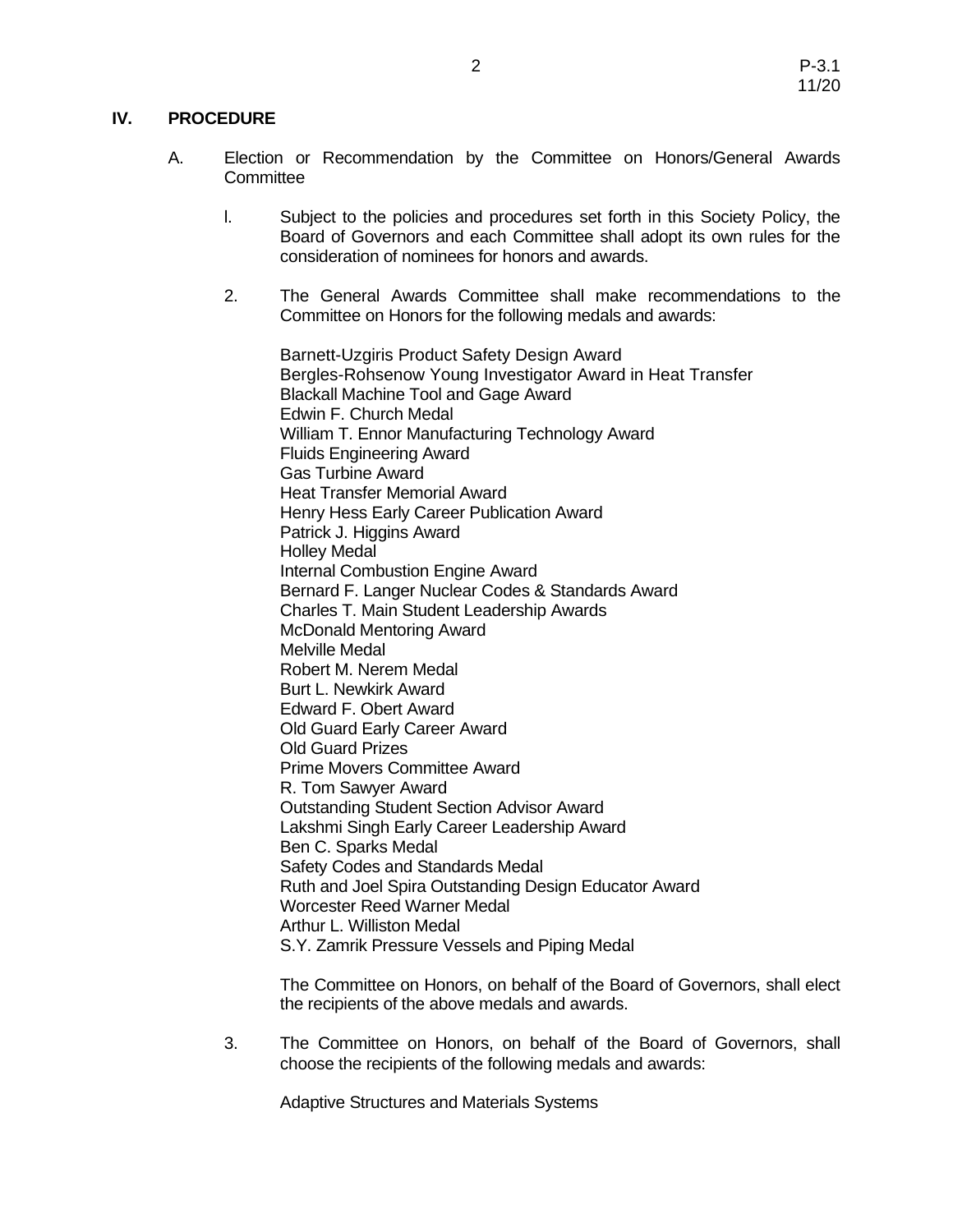Per Bruel Gold Medal [for Noise Control and Acoustics](http://www.asme.org/Governance/Honors/SocietyAwards/Per_Bruel_Gold_Medal_Noise.cfm) Thomas K. Caughey Dynamics Medal Daniel C. Drucker Medal Thomas A. Edison Patent Award Nancy DeLoye Fitzroy and Roland V. Fitzroy Medal Freeman Scholar Program Y.C. Fung Young Investigator Award Henry Laurence Gantt Medal Kate Gleason Award Richard J. Goldstein Energy Lecture Award Melvin R. Green Codes and Standards Medal J.P. Den Hartog Award Mayo D. Hersey Award Soichiro Honda Medal Johnson & Johnson Consumer Companies Inc. Medal Warner T. Koiter Medal Robert E. Koski Medal Allan Kraus [Thermal Management Medal](http://www.asme.org/Governance/Honors/SocietyAwards/Allan_Kraus_Thermal.cfm) Frank Kreith Energy Award James N. Landis Medal Wilfred C. LaRochelle Conformity Assessment Award H.R. Lissner Medal Machine Design Award M. Eugene Merchant Manufacturing Medal of ASME/SME Van C. Mow Medal Nadai Medal Nemat-Nasser Early Career Award Rufus Oldenburger Medal Performance Test Codes Medal Marshall B. Peterson Award Pi Tau Sigma-ASME Awards • Gustus L. Larson Memorial Award • Pi Tau Sigma Gold Medal

• Charles Russ Richards Memorial Award James Harry Potter Gold Medal Dixy Lee Ray Award Ralph Coats Roe Medal Milton C. Shaw Manufacturing Research Medal Spirit of St. Louis Medal J. Hall Taylor Medal Robert Henry Thurston Lecture Award Timoshenko Medal Yeram S. Touloukian Award George Westinghouse Medals Henry R. Worthington Medal Savio Lau-Yuen Woo Translational Biomechanics Medal

4. The Committee on Honors shall make recommendations to the Board of Governors for the ASME Medal and Honorary Membership in the Society.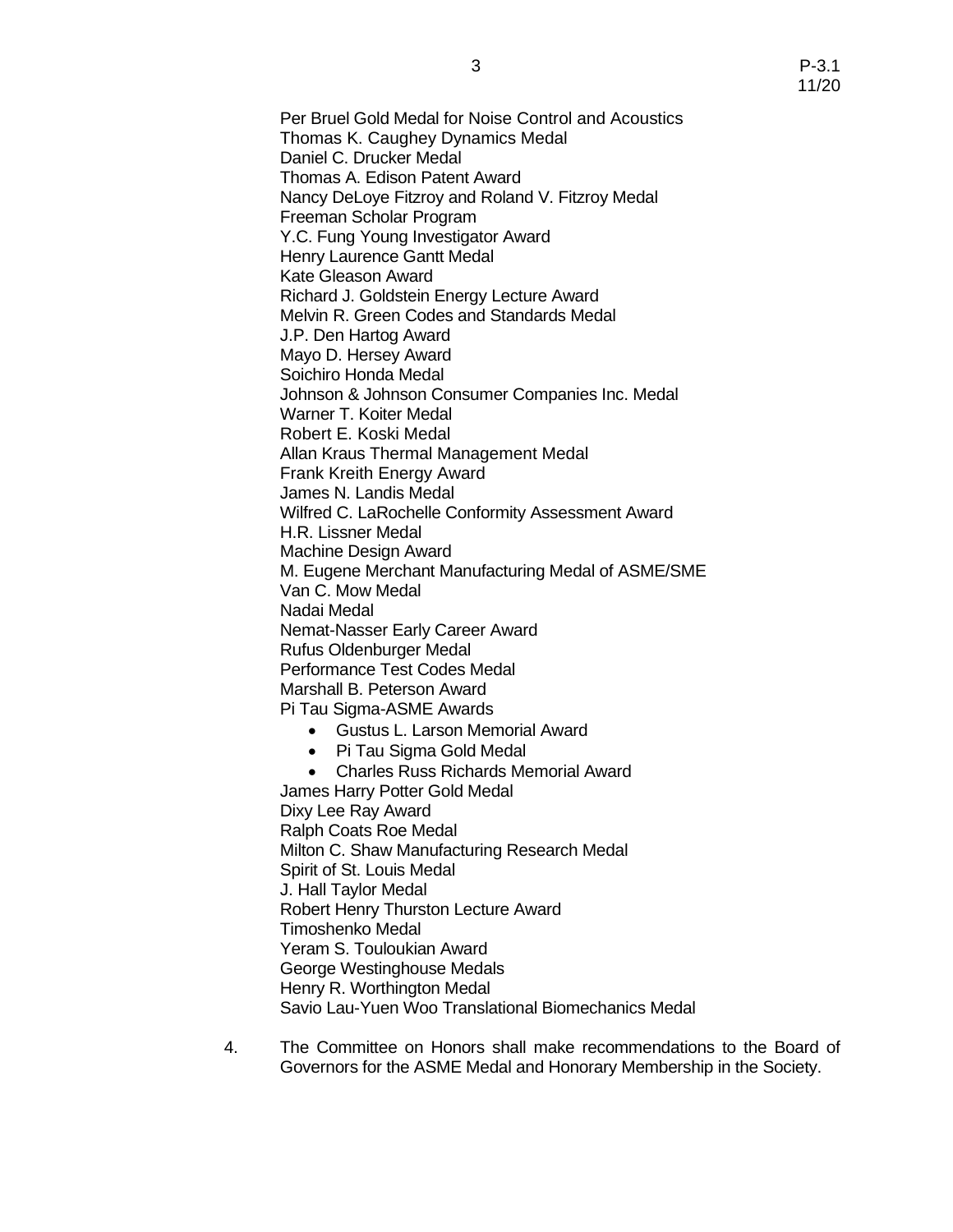- 5. The Committee on Honors shall be responsible for the administration of the Dedicated Service Award.
- 6. The Committee on Honors shall maintain files and shall cooperate with any member or committee of the Society who wishes to make a nomination for the following Joint Awards:

National Inventors Hall of Fame M. Eugene Merchant Manufacturing Medal of ASME/SME

7. Decisions of the Committee on Honors for those honors, awards and medals delegated to it by the Board of Governors shall be reported to the Board of Governors at its next meeting.

The Board of Governors has the right to question any decision of the Committee on Honors.

- 8. The Committee on Honors will also be charged with determining the relevance of continuing ASME participation with the joint awards listed in IV.A.6 above, particularly in the event that the board of award becomes inactive or the objectives of the award board are revised. The Committee on Honors shall make the appropriate recommendation to discontinue any such relationship to the Board of Governors for consideration.
- B. Election by the Board of Governors
	- 1. In an executive session, nominations for the ASME Medal and Honorary Membership received from the Committee on Honors shall be discussed prior to any balloting.

Responsibility: Committee on Honors

- Adopted: June 15, 1977
- Reaffirmed: August 8, 1994

Revised: June 25, 1980 November 19, 1982 (editorial changes 12/83) September 13, 1983 June 14, 1985 June 16, 1988 (editorial changes 6/88) (editorial changes 8/94) March 18, 2000 (editorial changes 9/02) (editorial changes 6/1/05) (addition of two new awards in 6/07) June 2008 (addition of three new awards in 6/08) (addition of one new award in 6/2009)